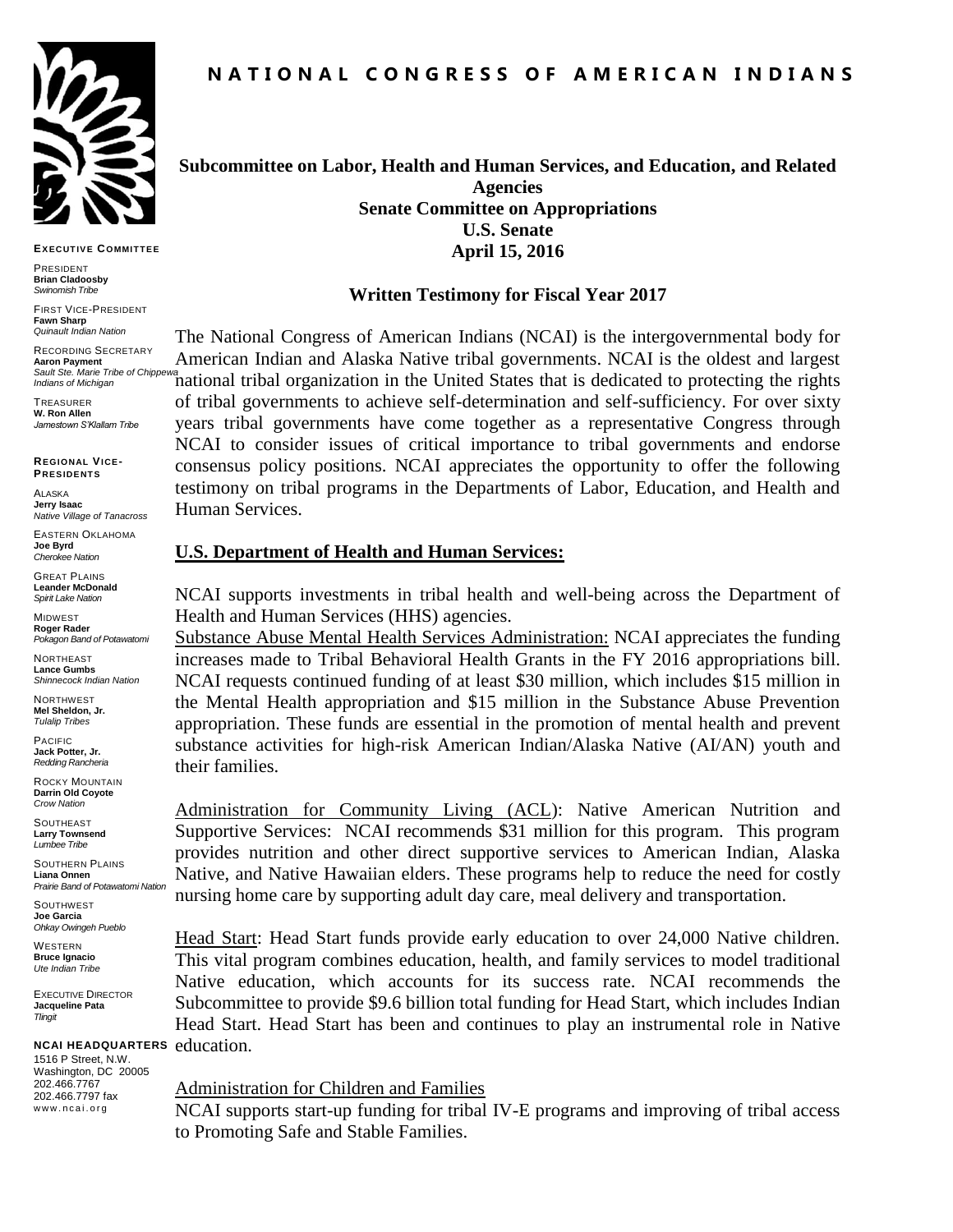*Start-up funding and increase match for tribal IV-E programs*: NCAI urges Congress to improve tribes' capacity to operate title IV-E programs by providing start-up funding and an increased match for tribal IV-E. The President's budget includes a proposal that allows Indian tribes, tribal organizations, or consortia that are approved to operate a title IV-E program to apply for start-up funding to assist with the implementation of the program requirements in title IV-E of the Social Security Act. A second proposal would amend title IV-E to develop the tribal child welfare workforce by increasing the match rate for tribal case work activities and increasing the Federal financial participation to 90 percent for training tribal caseworkers.

*Increasing Tribal Access to Promoting Safe and Stable Families (PSSF)*: NCAI supports an increase of \$20 million in the discretionary PSSF appropriation from the FY 2016 enacted level to improve tribal capacity to administer child welfare services. American Indian and Alaska Native children are disproportionately represented at two times their population in state child welfare systems nationally. Among individual state foster care systems they are overrepresented at as much as 10 times their population rate. NCAI urges Congress to help address the disproportionality affecting Native children by investing in tribal child welfare systems.

Many tribes lack infrastructure and stable funding. While tribes may directly administer title IV-E programs, many tribes still need to build their child welfare programs. With this increase, total funding reserved for formula grants for tribes will be \$31 million, including \$22 million discretionary and \$9 million mandatory.

*Tribal Court Improvement*: A \$2.75 million increase is proposed for this program to allow ACF to fund a total of 25 tribal court improvement grants. The expansion of the Tribal Court Improvement Program would continue to strengthen the tribal court's capacity to exercise jurisdiction in Indian Child Welfare Act cases and to adjudicate child welfare cases in tribal court.

Low-Income Home Energy Assistance Program (LIHEAP): Provide \$4.7 billion for LIHEAP, with \$51 million allocated to tribes and tribal organizations. The LIHEAP is intended to assure that lowincome families will not be forced to choose between food and heat. With high unemployment and long-standing barriers to economic development, much of Indian Country cannot afford the rising costs of heat and power. Alaska Native villages are experiencing some of the highest costs for energy with fuel prices recently reaching \$7 per gallon. In FY 2011, LIHEAP was appropriated \$4.7 billion total, with \$51 million allocated to tribes and tribal organizations. Full funding is crucial to address the extreme need for heating assistance in Indian Country. Accordingly, funding for FY 2017 should be \$51 million for tribes.

## **U.S. Department of Education:**

*Title I Part A Local Education Agency Grants*: Title I of the Every Student Succeeds Act (ESSA) provides critical financial assistance to local educational agencies (LEAs) and schools with high percentages of children from low-income families that ensure all children meet challenging state academic standards. Currently, there are over 600,000 Native students across the country with nearly 93 percent of those students attending public schools in rural and urban locations. A drastic increase in funding to counter annual inflation and sequestration, as well as to match the amount appropriated under the American Reinvestment and Recovery Act (ARRA), is necessary to meet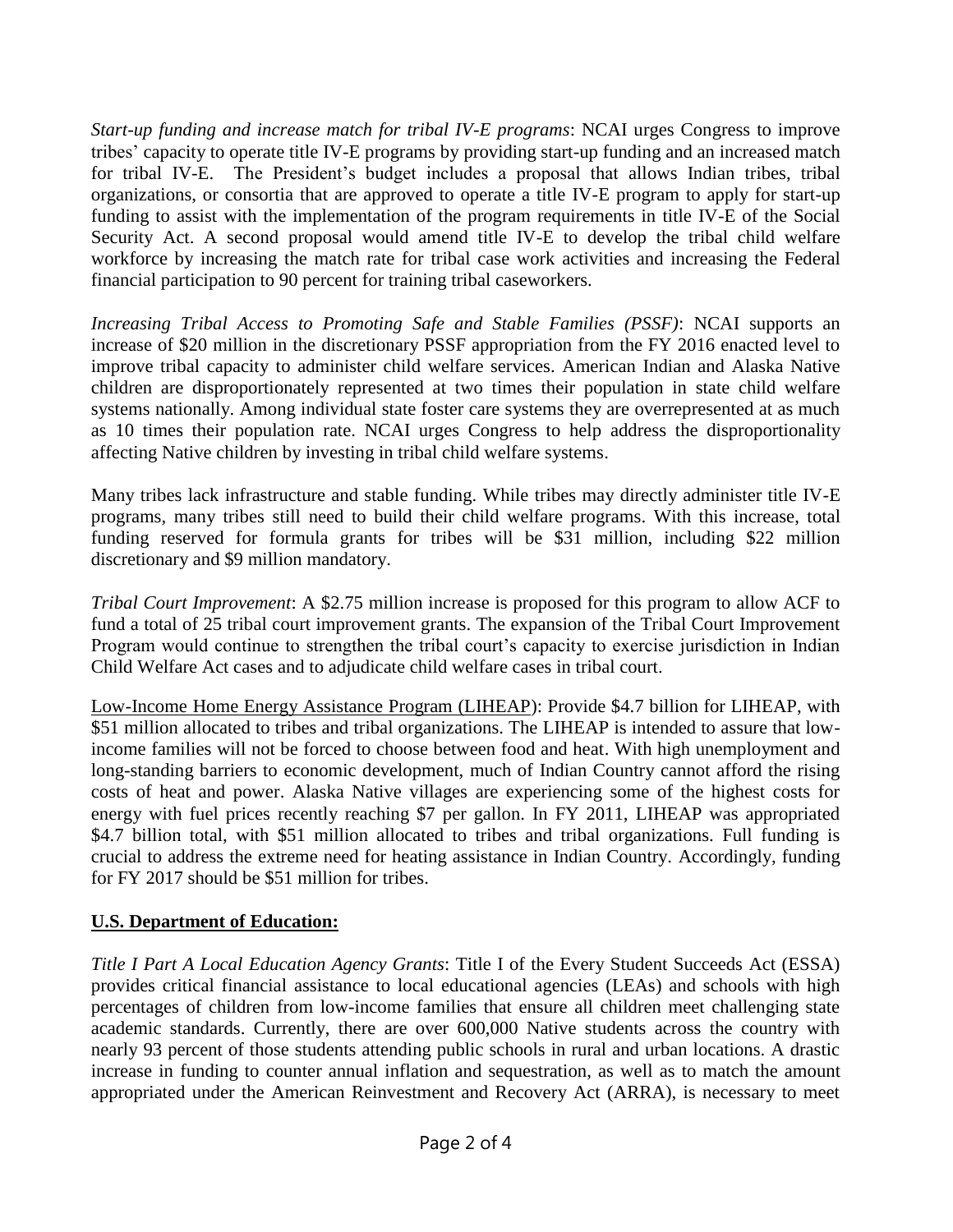the needs of Native students and students from low-income families. NCAI recommends funding of \$25 billion for Title I. Part A.

*Impact Aid:* Impact Aid provides direct payments to public school districts as reimbursement for the loss of traditional property taxes due to a federal presence or activity, including the existence of an Indian reservation. With nearly 93 percent of Native students enrolled in public schools, Impact Aid provides essential funding for schools serving Native students. Funding for Impact Aid must not be less than this requested amount. Furthermore, Impact Aid should be converted to a forward-funded program to eliminate the need for cost transfers and other funding issues at a later date. NCAI requests the Subcommittee to provide \$2 billion in funding for Impact Aid, Title VII funding under the Every Student Succeeds Act.

# Title VI-Indian Education:

*Grants to Local Education Agencies (Title VI, Part A):* Increases are needed as this critical grant funding is designed to supplement the regular school program and assist Native students so they have the opportunity to achieve the same educational standards and attain parity with their non-Native peers. Title VI funds support early-childhood and family programs, academic enrichment programs, curriculum development, professional development, and culturally-related activities. These grants provide much needed resources to Native communities to invest in the success of their students. NCAI recommends funding of \$198 million for LEA grants.

*Native American and Alaska Native Language Immersion Schools and Programs* (*Title VI, Part A, Subpart 3*): Native American and Alaska Native Language Immersion Schools and Programs would strengthen tribal sovereignty, while protecting the cultural and linguistic heritage of Native students in education systems. In years past, funding for Title VI only reached 500,000 Native students leaving over 100,000 without supplementary academic and cultural programs in their schools. As Native students lag behind their non-Native peers in educational achievement, increased funding is necessary to address this substantial gap. NCAI urges the Subcommittee to fund immersion programs at \$6.6 million for FY 2017.

*Alaska Native Education Program (Title VI, Part C):* This essential program funds the development of curricula and education programs that address the unique educational needs of Alaska Native students, as well as the development and operation of student enrichment programs in science and mathematics. Other eligible activities include professional development for educators, activities carried out through Even Start programs and Head Start programs, family literacy services, and dropout prevention programs. NCAI recommends the Alaska Native Education Equity Assistance Program be funded at \$35 million for FY 2017.

*Native Hawaiian Education Program (Title VI, Part B):* Increases are needed as this critical grant program funds the development of curricula and education programs that address the unique needs of Native Hawaiian students to help bring equity to this Native population. The Native Hawaiian Education Program empowers innovative culturally appropriate programs to enhance the quality of education for Native Hawaiians. These programs strengthen the Native Hawaiian culture and improve educational attainment, both of which are correlated with positive economic outcomes. NCAI recommends funding of \$35 million for Native Hawaiian Education Program for FY 2017.